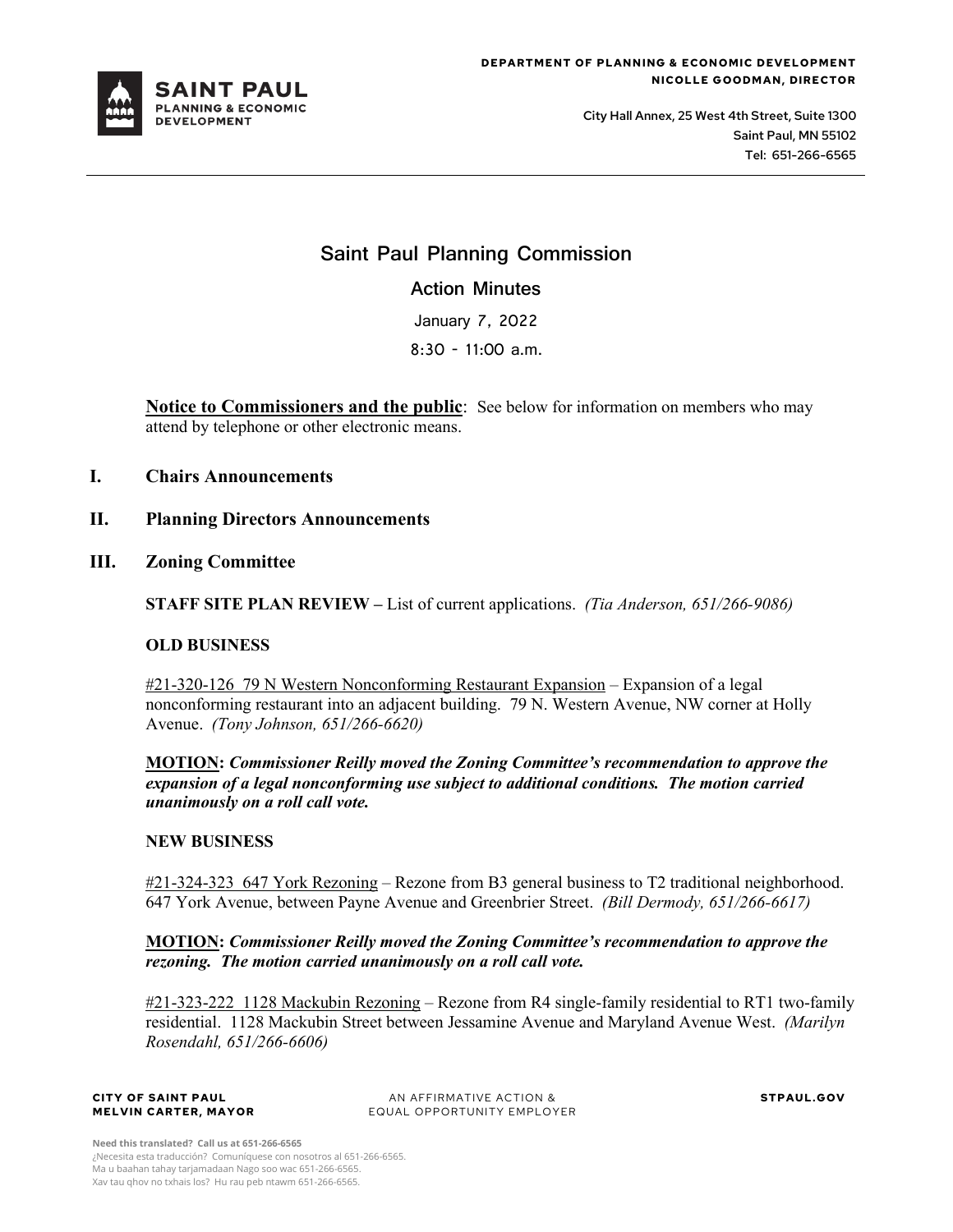### **MOTION:** *Commissioner Reilly moved the Zoning Committee's recommendation to approve the rezoning. The motion carried unanimously on a roll call vote.*

 $\#21$ -327-115 470 Lexington (1074-1096 James) CUP & Variances – Conditional use permit for a 69' 10" building height. Variances for front yard setback (25' minimum, propose 13' 9" to balconies & 18' to wall), rear yard setback (18' 11" minimum, 0' proposed), north side yard setback (18' 11" minimum, 10' proposed), and south side yard setback (18' 11" minimum, propose 4' 5" to balconies and 10' to wall). 1074 James Avenue between James Avenue & Randolph Avenue. *(Anton Jerve, 651/266-6567)* 

*Commissioner Reilly announced that the Zoning Committee has laid this case over to the next Zoning Committee meeting on Thursday, January 13, 2022.* 

#21-325-815 470 Lexington Parkway Site Plan Review – Site plan review for a new 5-story multifamily development with 114 dwelling units and two levels of structured parking. 470 Lexington Parkway South, between James Avenue & Randolph Avenue. *(Ashley Skarda, 651/266-9013)* 

*Commissioner Reilly announced that the Zoning Committee has laid this case over to the next Zoning Committee meeting on Thursday, January 13, 2022.* 

## **IV. Comprehensive and Neighborhood Planning Committee**

- **V. Transportation Committee**
- **VI. Communications-Nominations Committee**
- **VII. Task Force/Liaison Reports**
- **VIII. Old Business**
- **IX. New Business**
- **X. Adjournment**

## **Notice to Commissioners and the public**:

The chair of the Planning Commission has determined that it is not practical nor prudent for the Planning Commission and its Committees to meet in-person or pursuant to Minnesota Statutes, Section 13D.02. In light of the COVID-19 health pandemic, it is not feasible for any member of Planning Commission to be present at the regular location, and all members of the Planning Commission will attend this meeting by telephone or other electronic means.

It is also not feasible for members of the public to attend the meeting at its regular location due to the health pandemic and emergency. Accordingly, no meeting will be held in City Hall Conference Center Room 40 at 15 W. Kellogg Boulevard.

Information on agenda items being considered by the Planning Commission and its committees can be found at <http://www.stpaul.gov/planningcommission>

Atención. Si desea recibir asistencia gratuita para traducir esta información, envíe un correo electrónico a [luis.pereira@ci.stpaul.mn.us](mailto:luis.pereira@ci.stpaul.mn.us)